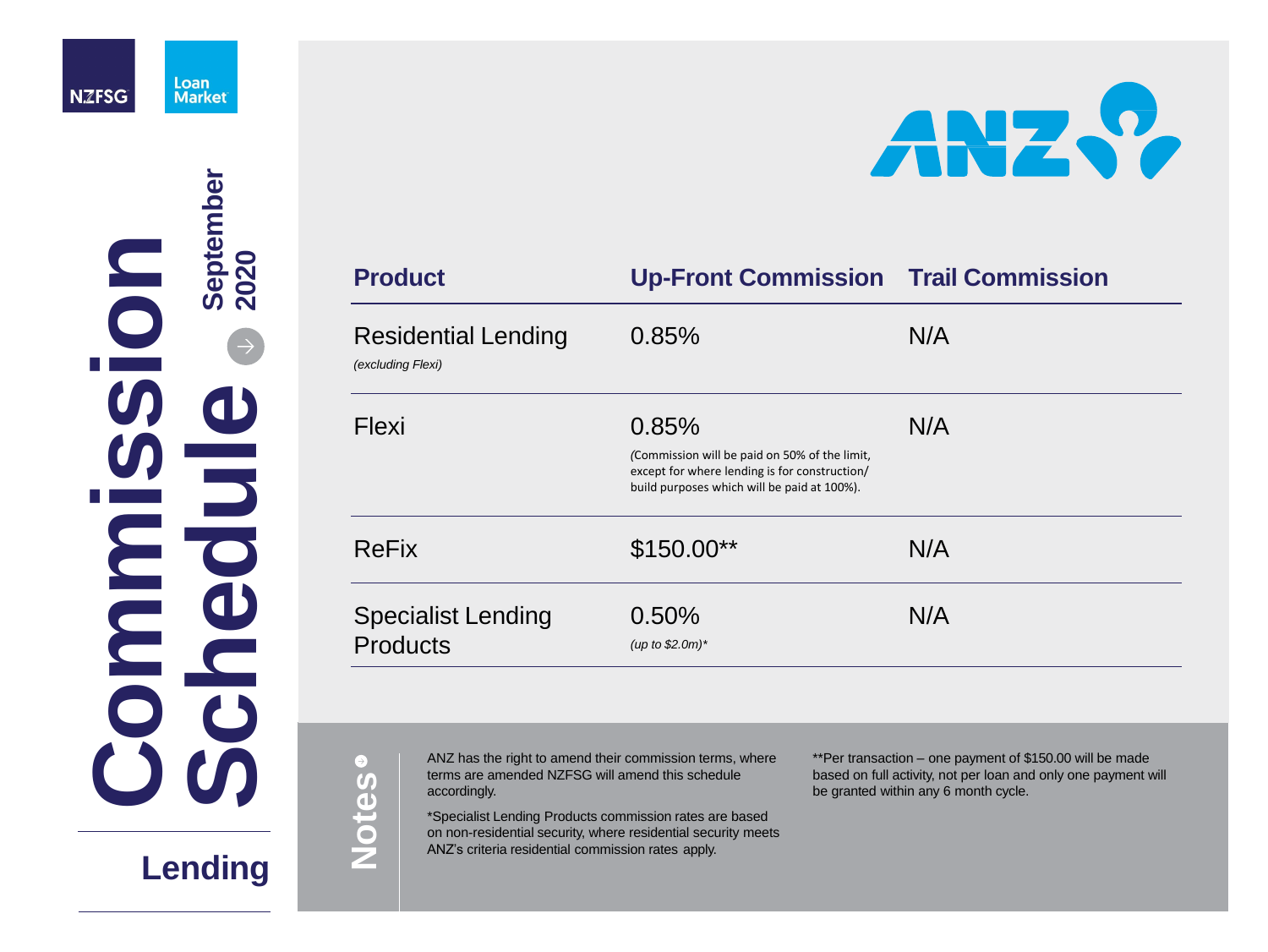

# **Lending**

ASB has the right to amend their commission terms, where terms are amended NZFSG will amend this schedule accordingly. ASB may pay commission on business loans. This needs to be negotiated case by case.



# **Commission Trail Commission**  $N/A$ *or Tiered (based on 70% of limit)* N/A

 $\bullet$ **Notes**

 $\omega$ **ommi**i kacamatan ing Kabupatèn Ing **ss eio ncheduFebruary 2018**

| <b>Product</b>                                             | <b>Up-Front Commission</b>                 | <b>Trai</b> |
|------------------------------------------------------------|--------------------------------------------|-------------|
| <b>Residential Lending</b><br>(excluding Revolving Credit) | 0.85%                                      | N/A         |
| <b>Revolving Credit</b>                                    | 0.85%<br>or Tiered (based on 70% of limit) | N/A         |
| <b>ReFix</b>                                               | \$150.00                                   |             |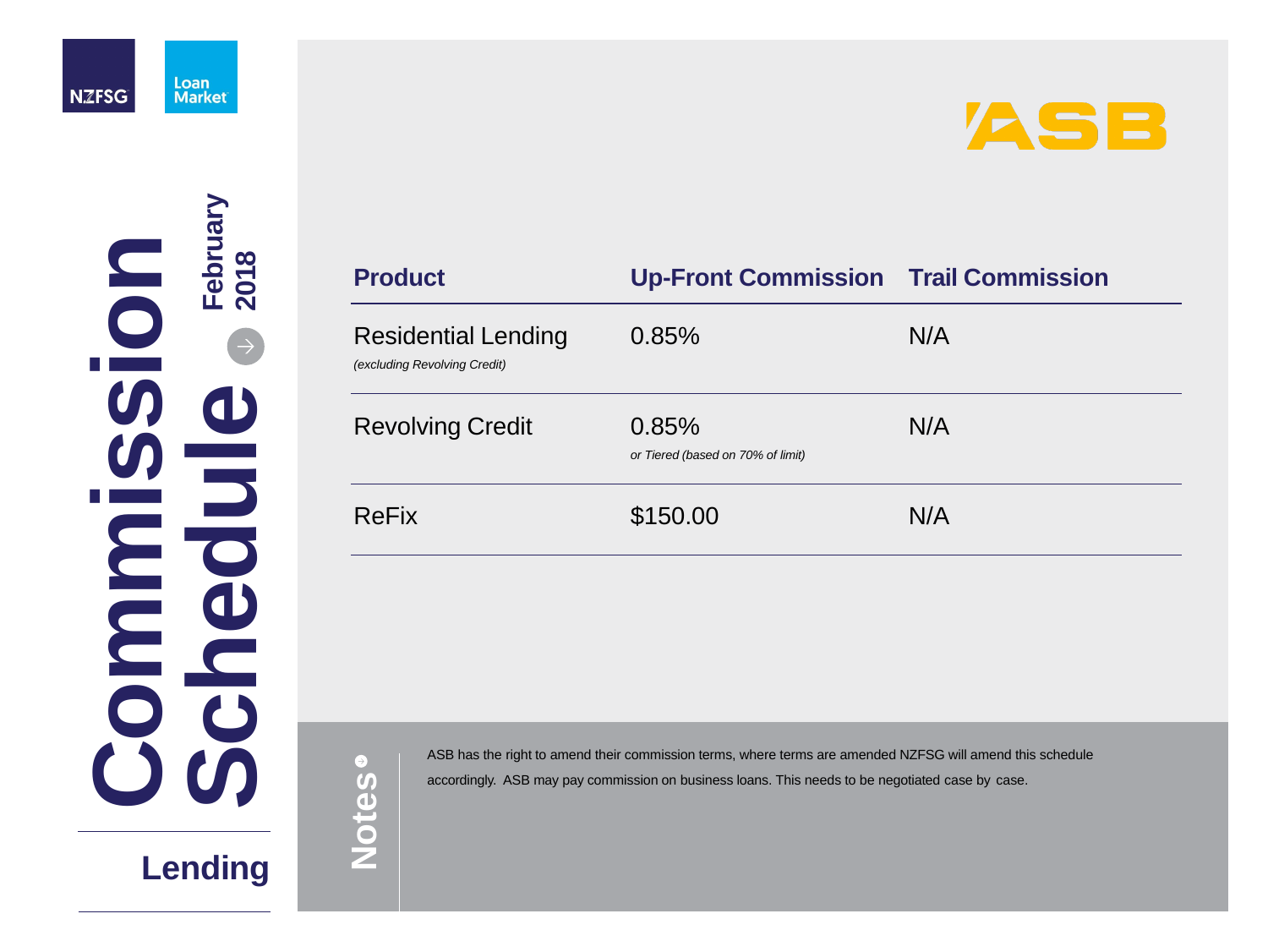

# **Lending**

Avanti has the right to amend their commission terms, where terms are amended NZFSG will amend this schedule accordingly.

Adviser can charge fee up to 1% of the loan (or for smaller 1st mortgages a maximum fee of \$3,000) which is capitalised onto the loan and paid to the Adviser.

# **AVANTI FINANCE**

### **Commission Trail Commission**

 $N/A$ 

### 0.80% N/A

 $\Theta$ **Notes**

 $\omega$ **ommi**i kacamatan ing Kabupatèn Ing **ssio nchedueAugust 2 020**

| <b>Product</b>                                                    | <b>Up-Front</b> |
|-------------------------------------------------------------------|-----------------|
| <b>Specialist Lending</b><br>(Long Term 1 <sup>st</sup> Mortgage) | $0.80\%$        |
| <b>Near Prime</b>                                                 | 0.80%           |

*(Long Term 1st Mortgage)*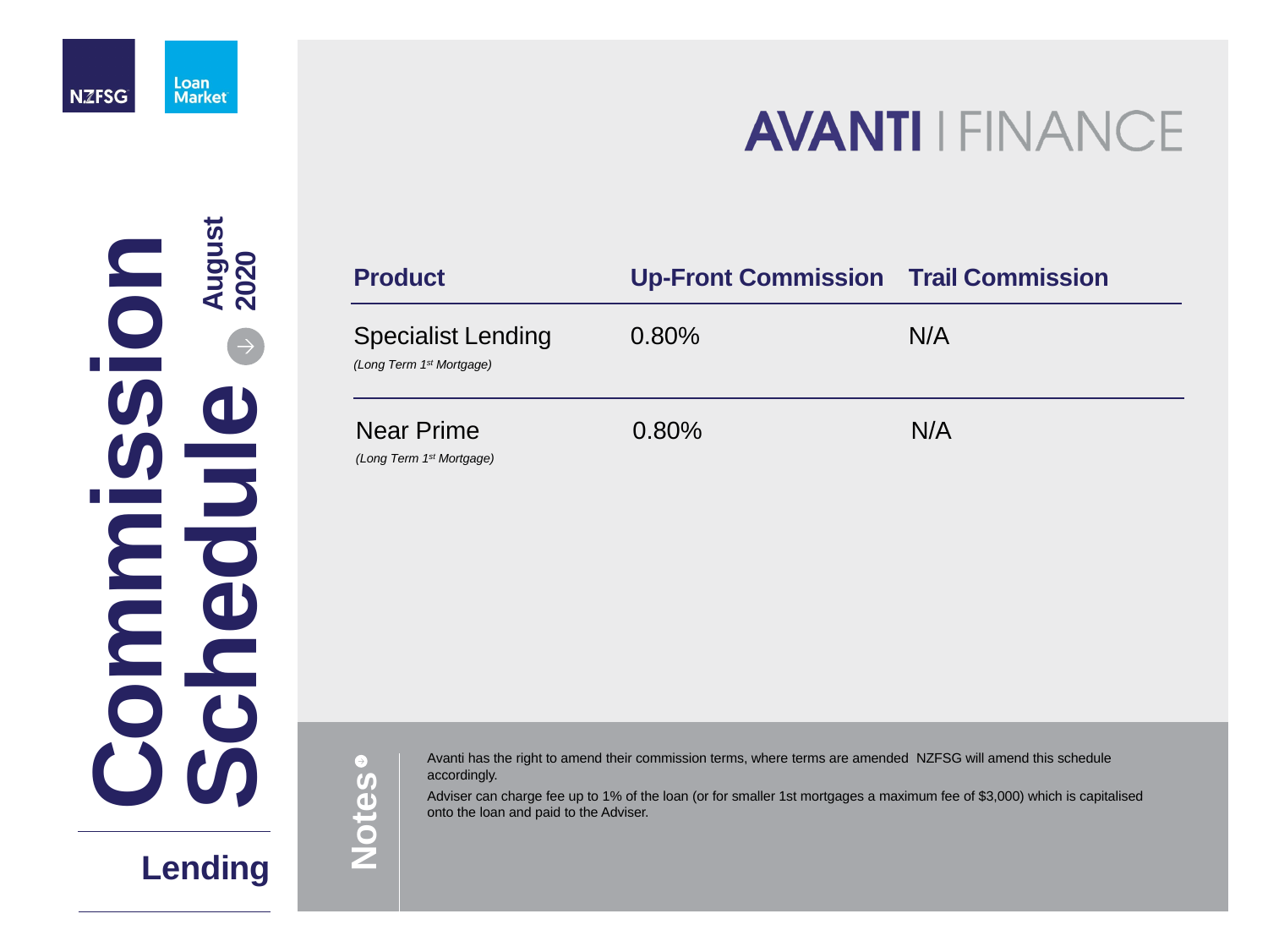Basecorp has the right to amend their commission terms, where terms are amended NZFSG will amend this schedule accordingly.

Adviser can charge fee up to 1% of the loan, which is fully disclosed to the borrow.



 $\bigodot$ **Notes**

### **Product Up-Front Commission Trail Commission**

Residential Lending 1% Adviser Fee

(Negotiable)

N/A



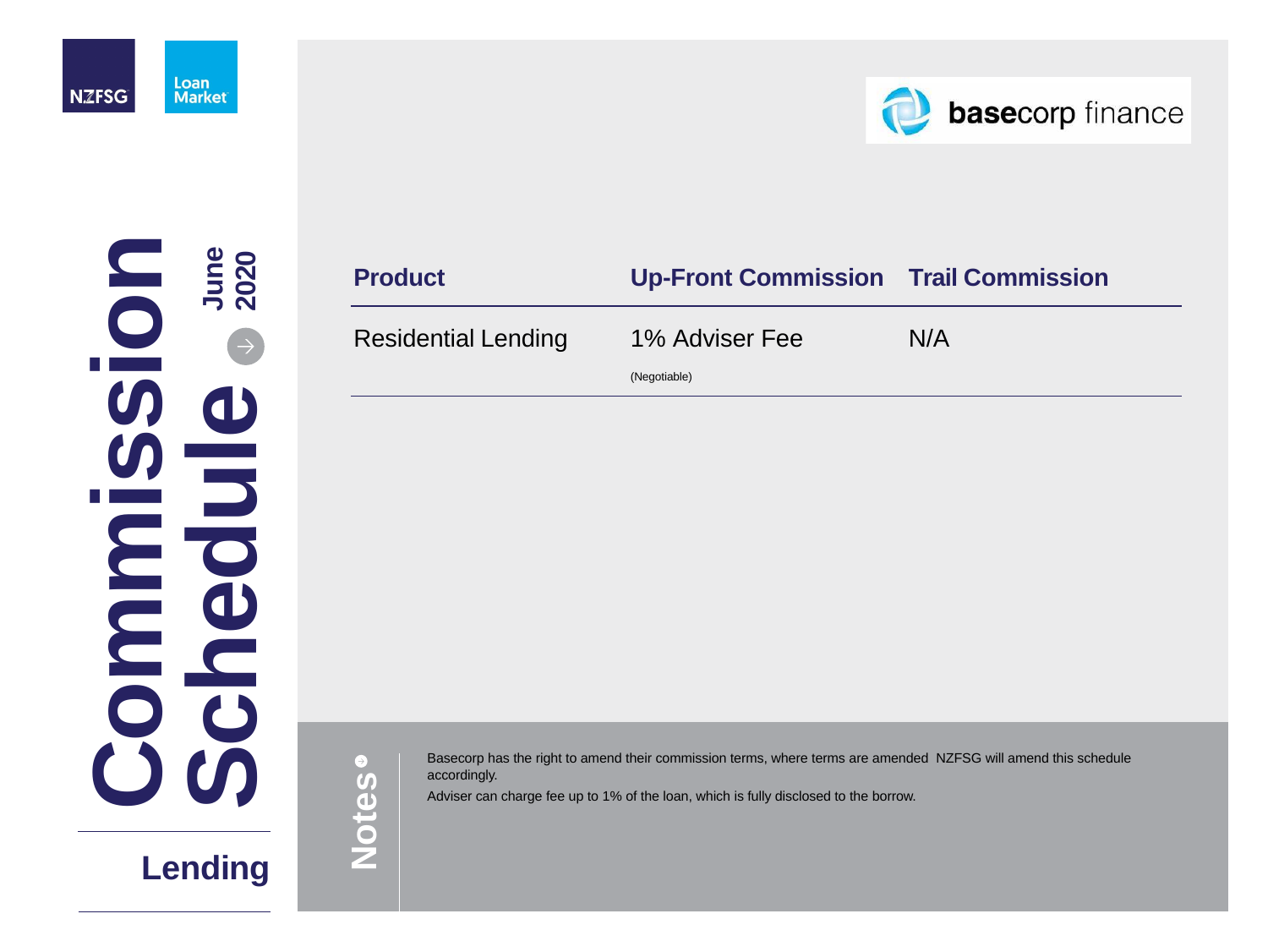Bluestone has the right to amend their commission terms, where terms are amended NZFSG will amend this schedule accordingly. accordingly.



**Product Up-Front Commission Trail Commission** 





**Notes**

### Residential Lending **0.60%** 0.15%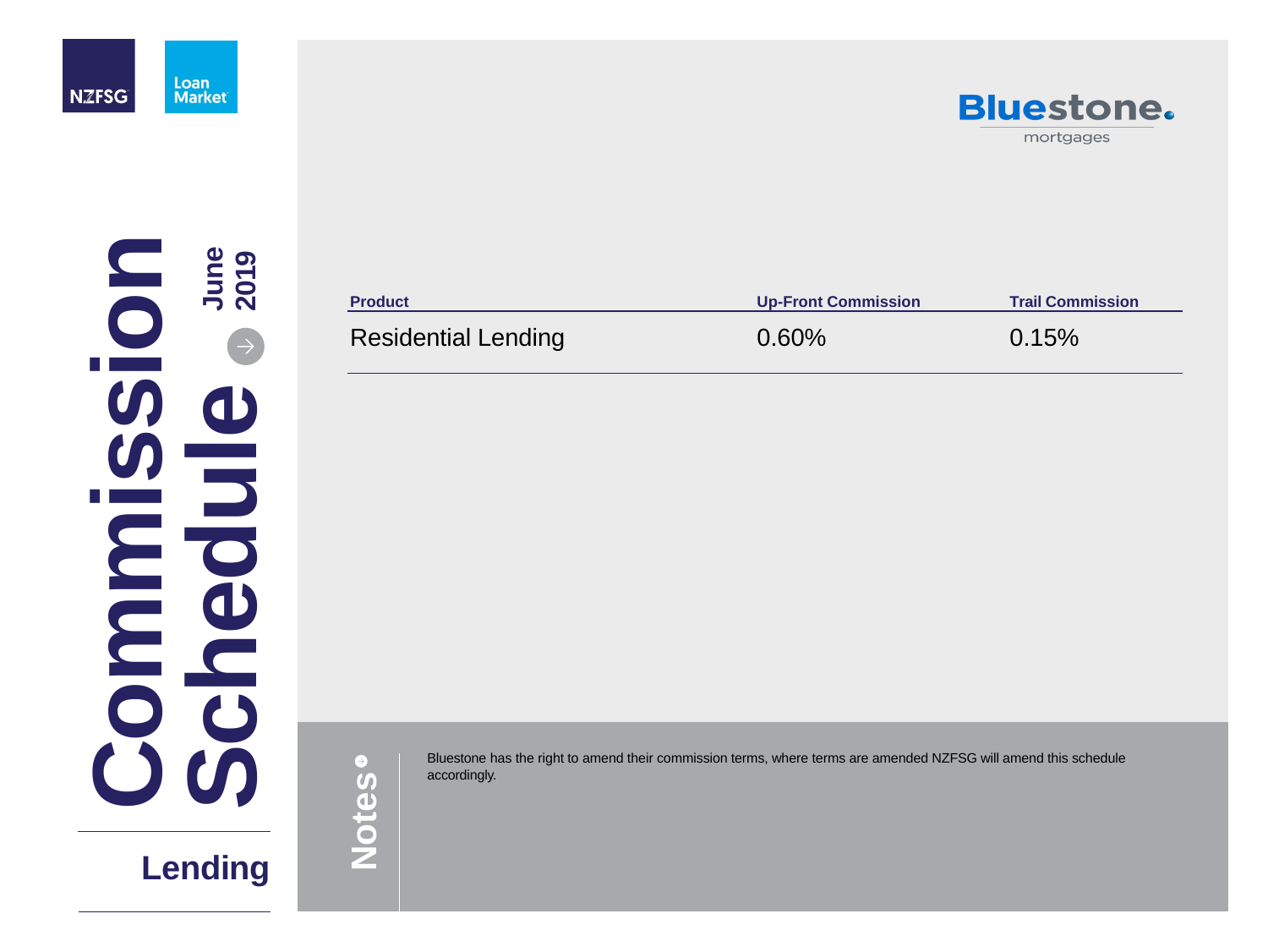

## **Lending**

For offset (TotalMoney) home loans, upfront commission is subject to a 10 business day suspension period, and will be calculated on the Drawn Limit net of any offset credit funds and paid 10 business days after the loan is drawn

### $\omega$ **ommi**i kacamatan ing Kabupatèn Ing **ssio nchedueAugust 2020**

BNZ has the right to amend their commission terms, where terms are amended NZFSG will amend this schedule accordingly.



### **Product Up-Front Commission Trail Commission**

### Residential Lending

*(excluding Mortgage One)*

0.55% 0.15%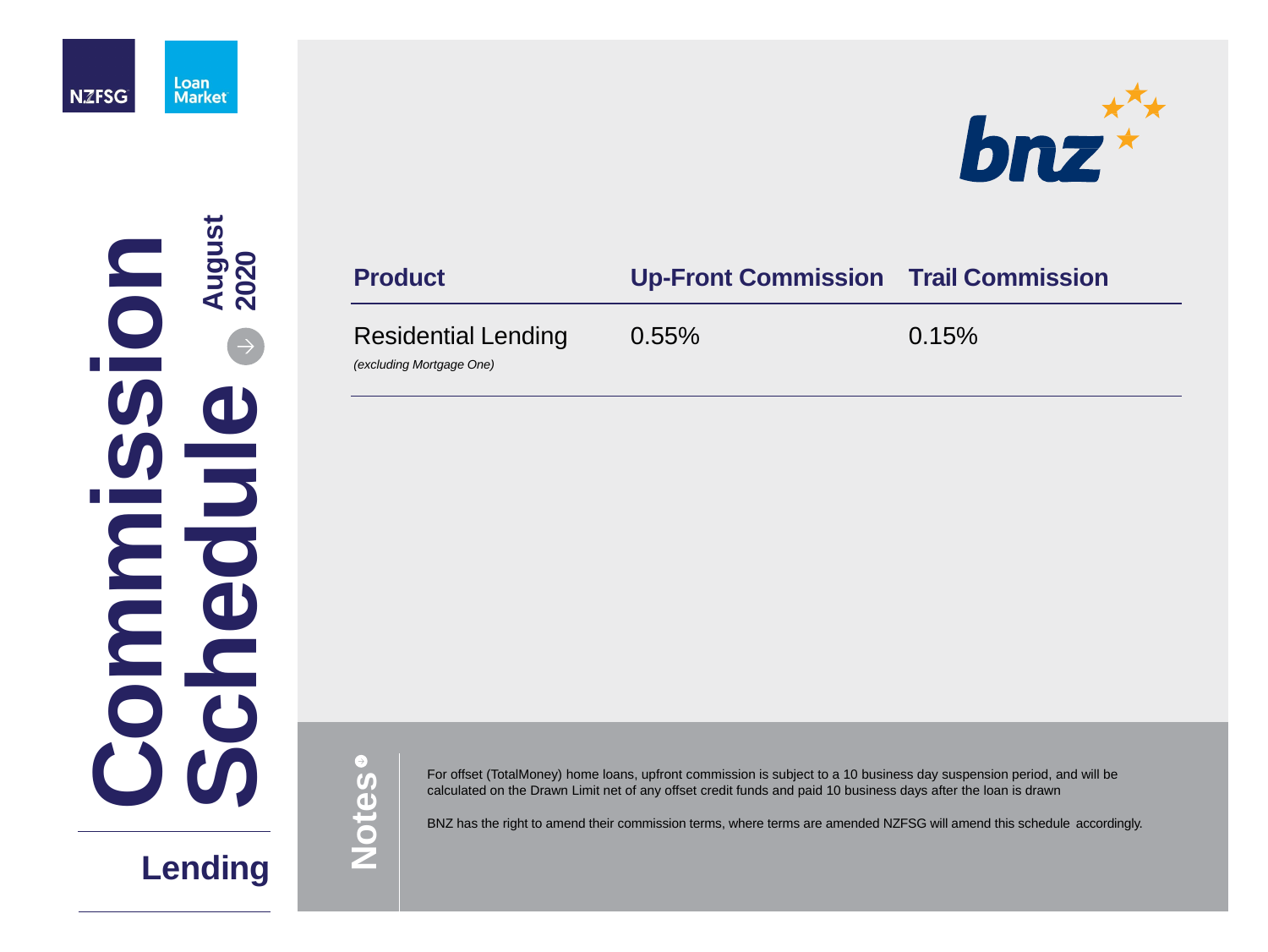

# The Cooperative Bank

# **Lending**

The Co-operative Bank has the right to amend their commission terms, where terms are amended NZFSG will amend this schedule accordingly.

All Advisers can write personal loans and refer existing The Co-operative Bank clients for Home Loans.

 $\bigodot$ **Notes**

 $\omega$ **ommi**i kacamatan ing Kabupatèn Ing **S s io nchedueFebruary 2018**

| <b>Product</b>        | <b>Up-Front Commission Trail Commission</b> |     |
|-----------------------|---------------------------------------------|-----|
| <b>Personal Loans</b> | $3.0\%$                                     | N/A |
| Home Loans            | 0.70%<br>(maximum \$14k)                    | N/A |
| <b>ReFix</b>          | \$150.00                                    | N/A |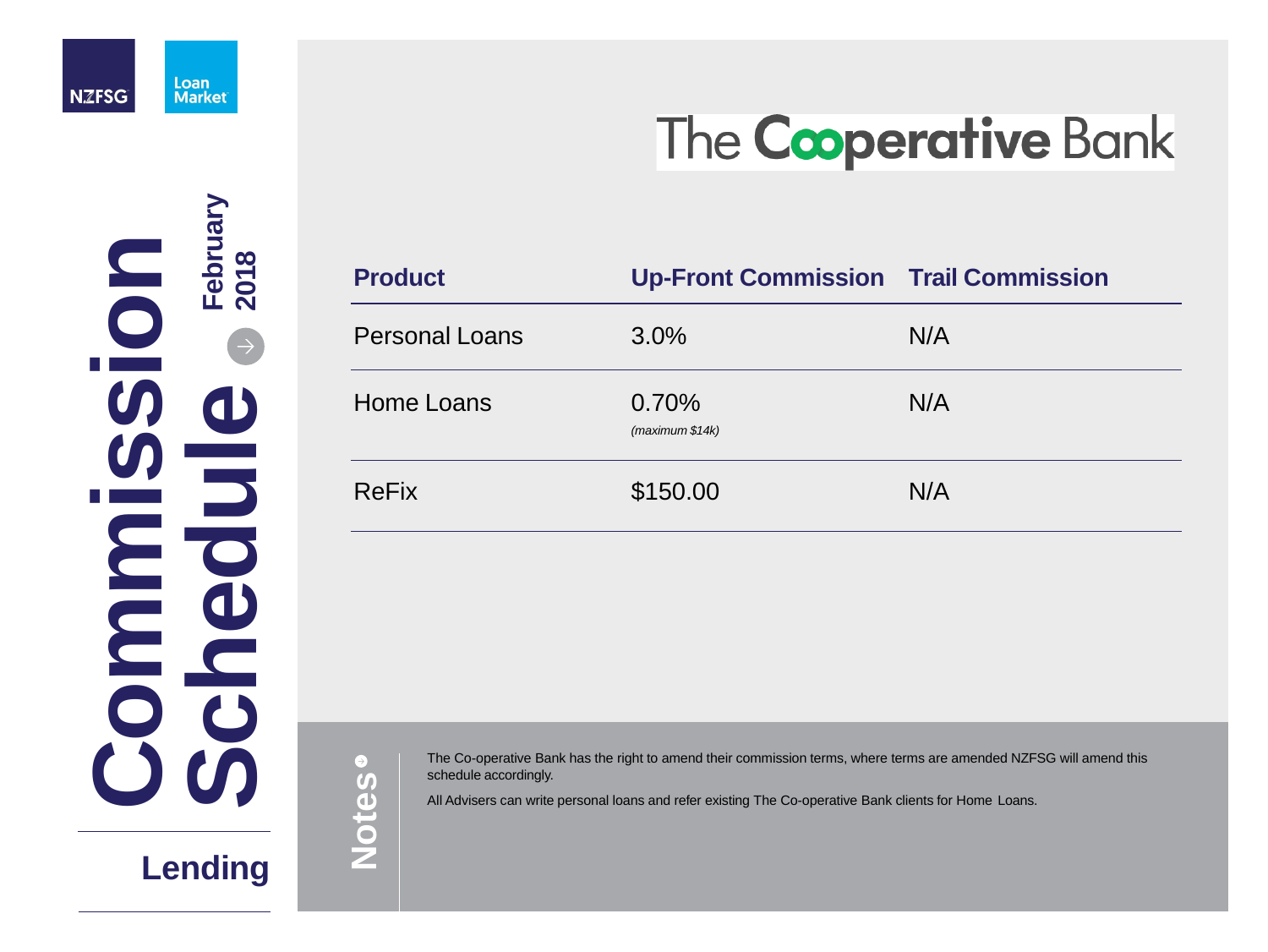

# **Lending**

Cressida Capital has the right to amend their commission terms, where terms are amended NZFSG will amend this schedule accordingly.



### **Product Up-Front Commission Trail Commission**

 $\Theta$ **Notes**

Residential lending

*up to 75% LVR*

| 1% Adviser fee | N/A |
|----------------|-----|
| 1% Adviser fee | N/A |

Commercial lending

*up to 70% LVR*

**C ommi**i kacamatan ing Kabupatèn Ing **ssio nSchedueFebruary 2 0 1 8**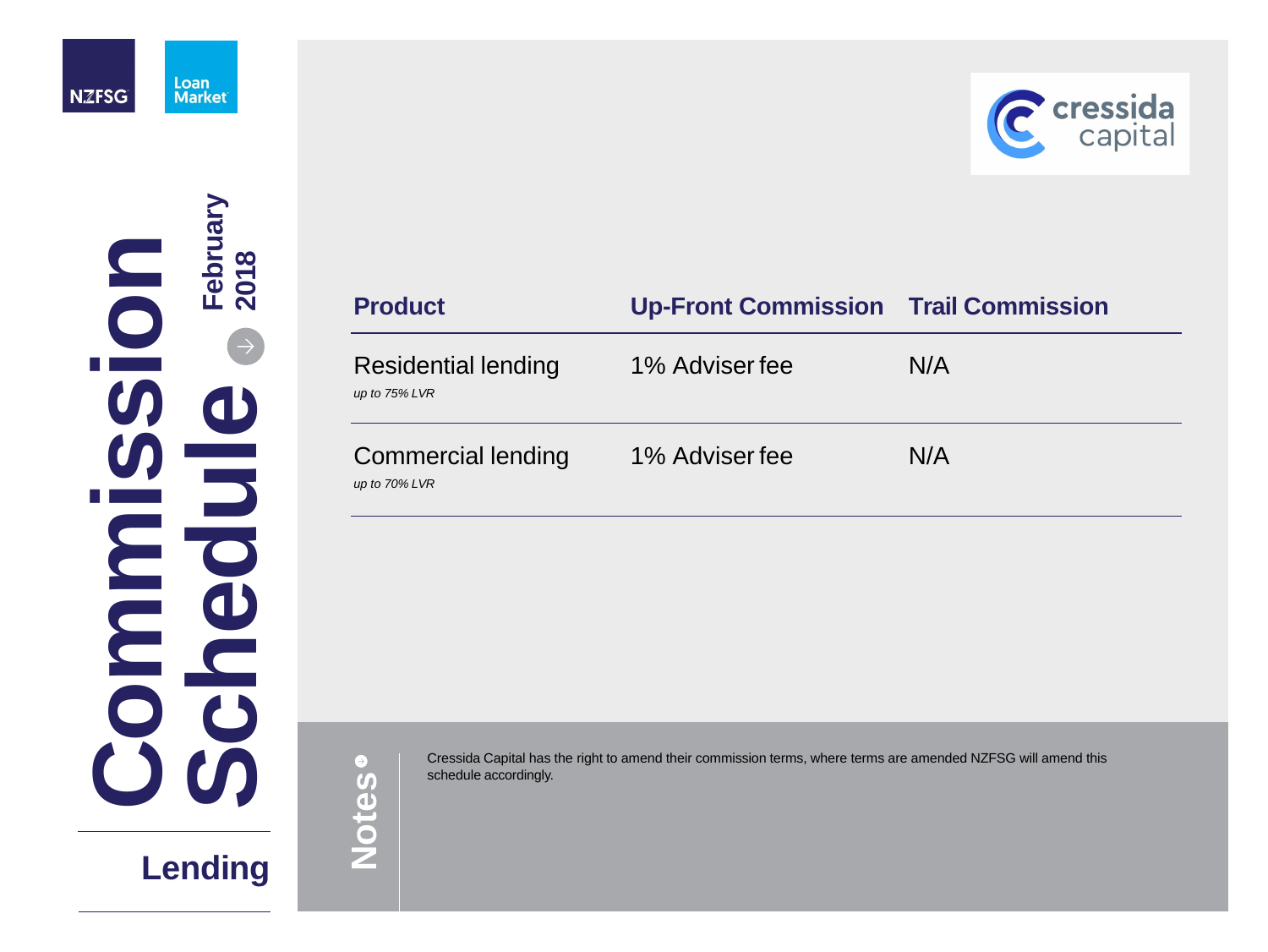DBR has the right to amend their commission terms, where terms are amended NZFSG will amend this schedule accordingly.



### **Product Up-Front Commission Trail Commission**

### Residential lending 1% Adviser fee

*(Negotiable)*

N/A



**C ommi**i kacamatan ing Kabupatèn Ing **ssio nSchedueFebruary 2018**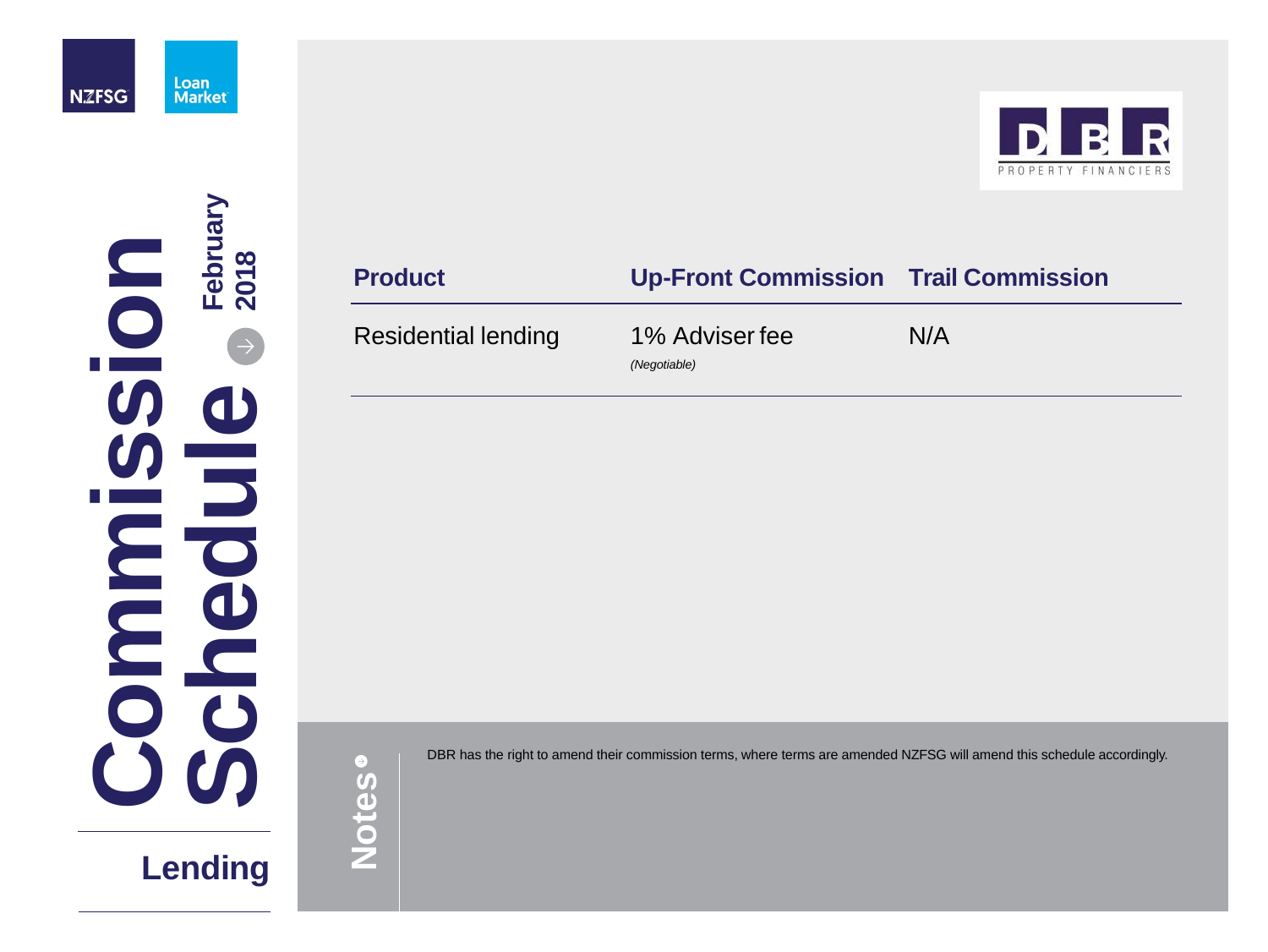Funding Partners has the right to amend their commission terms, where terms are amended NZFSG will amend this schedule accordingly.

Adviser can charge fee up to 1% of the loan, which is fully disclosed to the borrow.

# FUNDING FARTNERS

 $\bigodot$ **Notes**

### **Product Up-Front Commission Trail Commission**

### Residential lending 1% Adviser fee

*(Negotiable)*

N/A



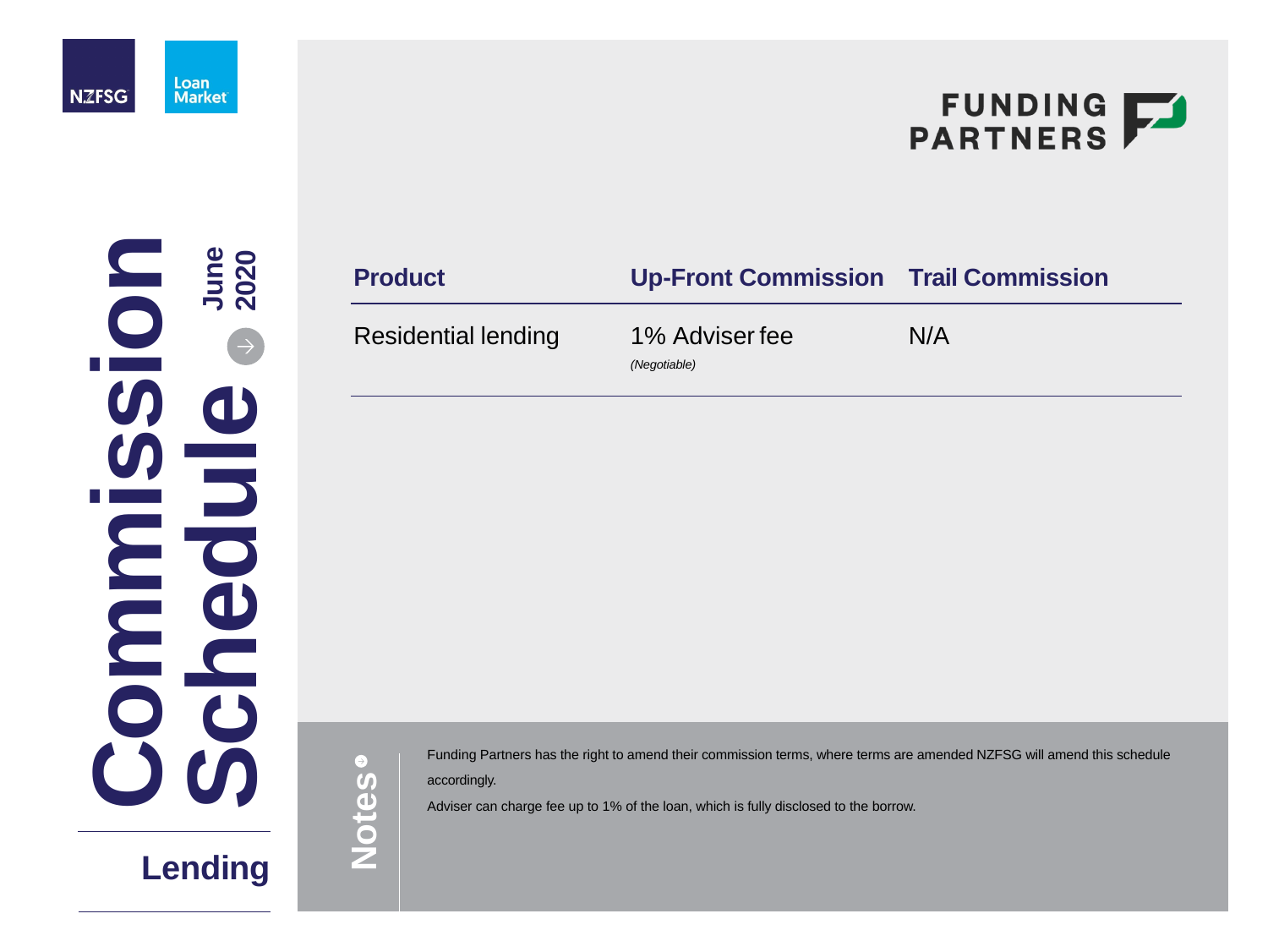

# **Lending**

Heartland Bank has the right to amend their commission terms, where terms are amended NZFSG will amend this schedule accordingly.



 $\bullet$ **Notes**

### **Product Up-Front Commission Trail Commission**

Reverse Mortgages (Referral Fee)

\$500.00 N/A

**C ommi**i kacamatan ing Kabupatèn Ing **ssio nSchedueOctober 2020**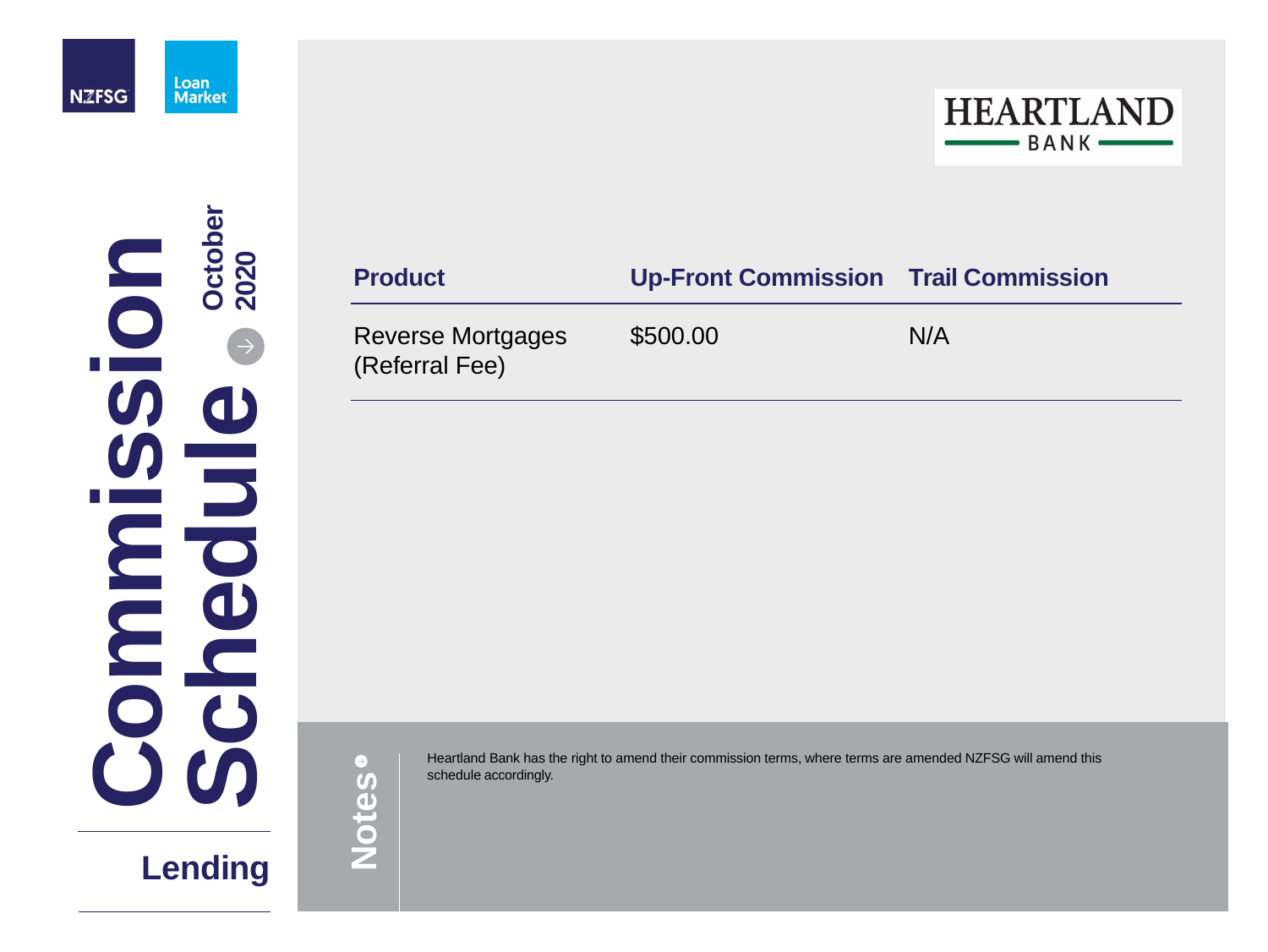

# **Lending**

| <b>Product</b>                      | <b>Up-Front Commission Trai</b> |      |
|-------------------------------------|---------------------------------|------|
| <b>Star</b><br>(AAA)                | 0.60%                           | 0.15 |
| <b>Star &amp; Nova</b><br>(non AAA) | 0.80%                           | 0.15 |
| Private                             | 0.70%                           | N/A  |



### **Commission Trail Commission**

0.15%

 $0.15%$ 

**C ommi**i kacamatan ing Kabupatèn Ing **S s io nSchedueNovember 2 0 1 8**

| Liberty ha | $\rightarrow$      |
|------------|--------------------|
|            | $\boldsymbol{U}_1$ |
|            |                    |
|            |                    |
|            |                    |
|            |                    |

as the right to amend their commission terms, where terms are amended NZFSG will amend this schedule accordingly.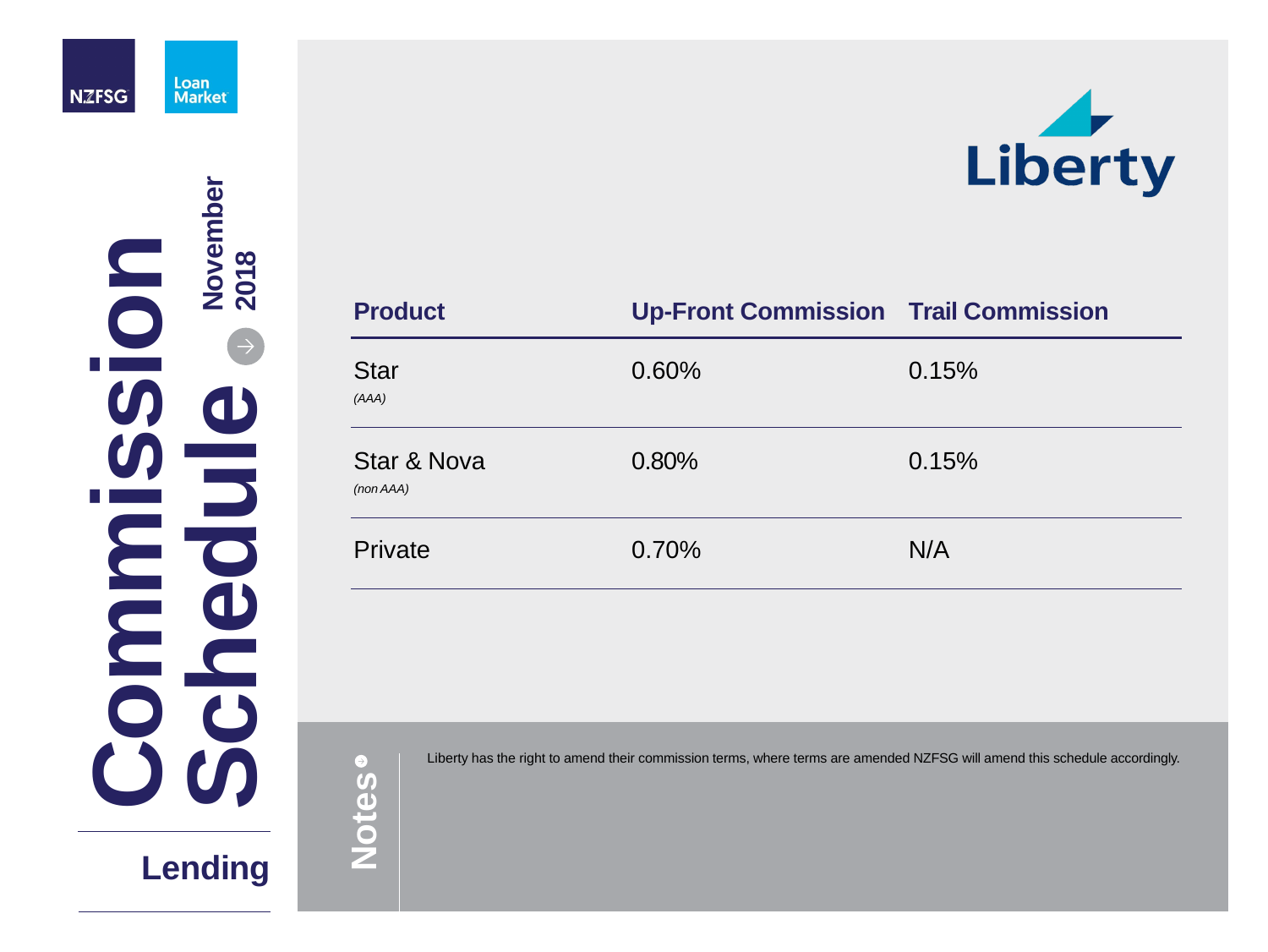A NZCU Baywide has the right to amend their commission terms, where terms are amended NZFSG will amend this schedule accordingly.



# **Commission Trail Commission**





| <b>Product</b>        | <b>Up-Front Commission Trai</b> |     |
|-----------------------|---------------------------------|-----|
| <b>Personal Loans</b> | $3.5\%$                         | N/A |
| <b>Home Loans</b>     | $0.50\%$                        | N/A |
|                       |                                 |     |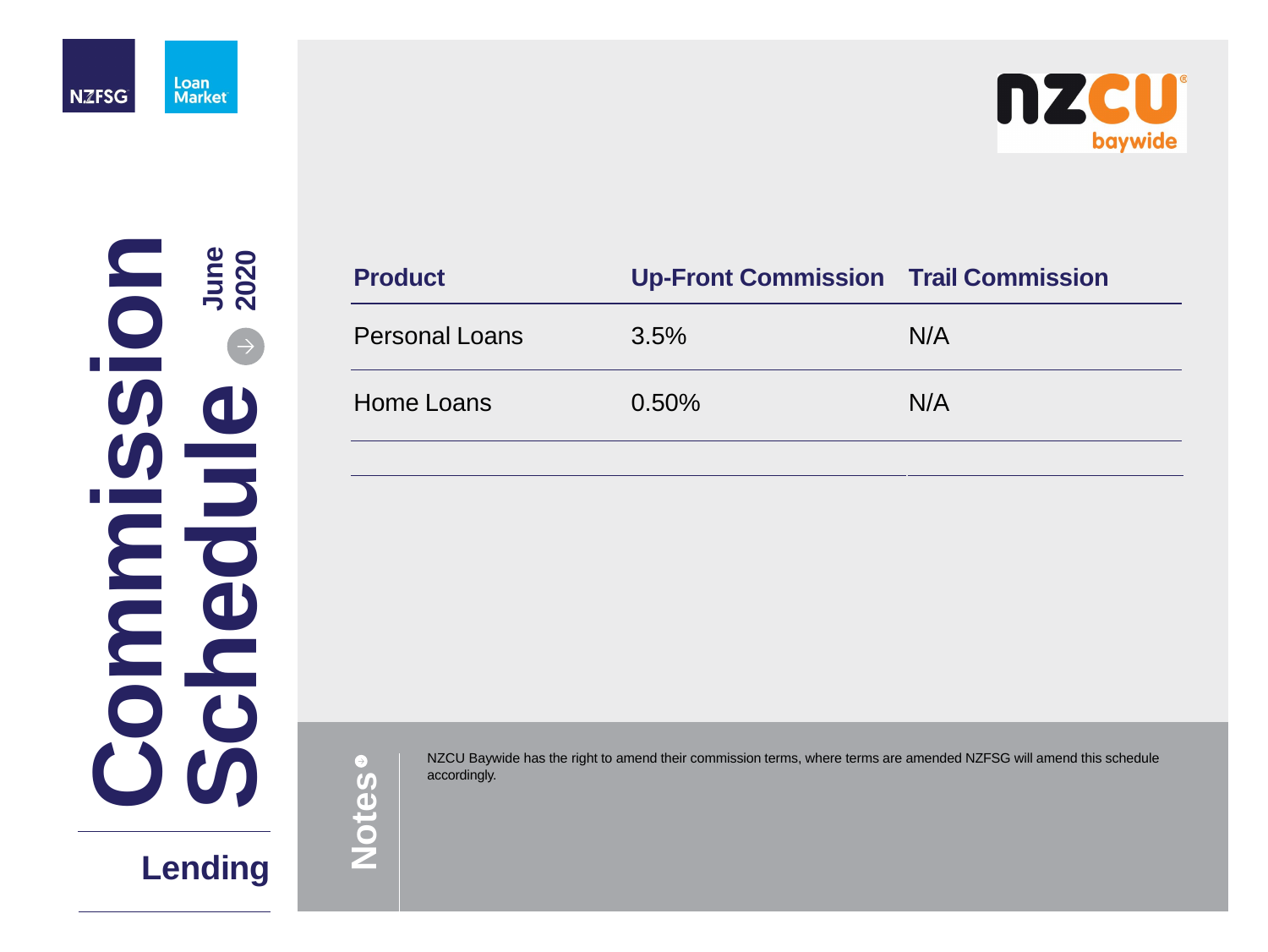Pepper Money has the right to amend their commission terms, where terms are amended NZFSG will amend this schedule accordingly.



### **Commission Trail Commission**

### $0.15%$

| <b>Product</b>                        | <b>Up-Front</b> |
|---------------------------------------|-----------------|
| <b>Prime Home Lending</b>             | $0.60\%$        |
| Non Conforming<br><b>Home Lending</b> | 0.75%           |

0.75% 0.15%



**C ommi**i kacamatan ing Kabupatèn Ing **ssio nSchedueJune 2020**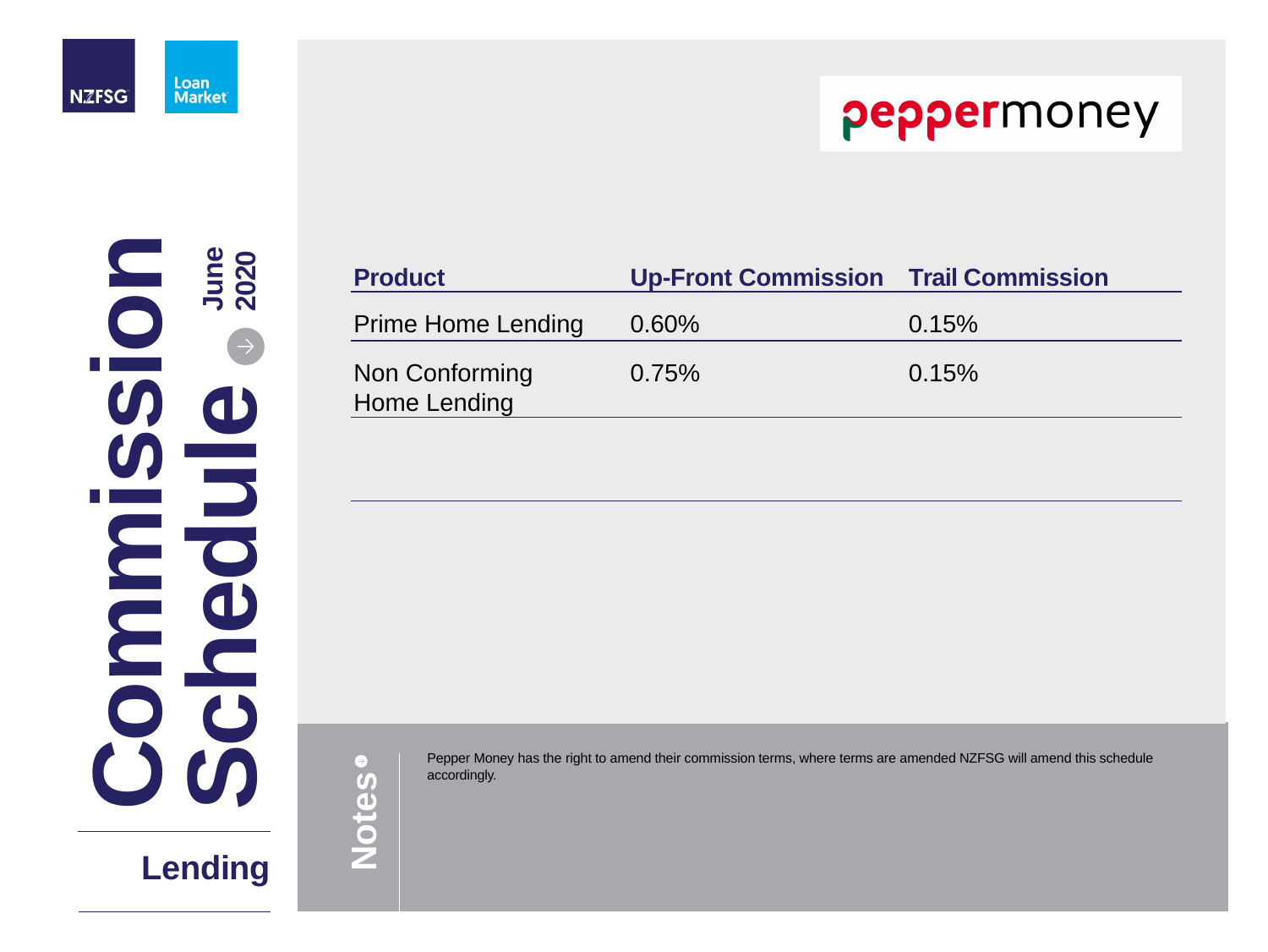



**Notes**

| <b>Product</b>            | <b>Up-Front Commission Trail Commission</b> |     |
|---------------------------|---------------------------------------------|-----|
| <b>Commercial lending</b> | <b>3% New Customer</b>                      | N/A |
|                           | 1.5% Repeat Customer N/A                    |     |
|                           |                                             |     |

Prospa has the right to amend their commission terms, where terms are amended NZFSG will amend this schedule accordingly.

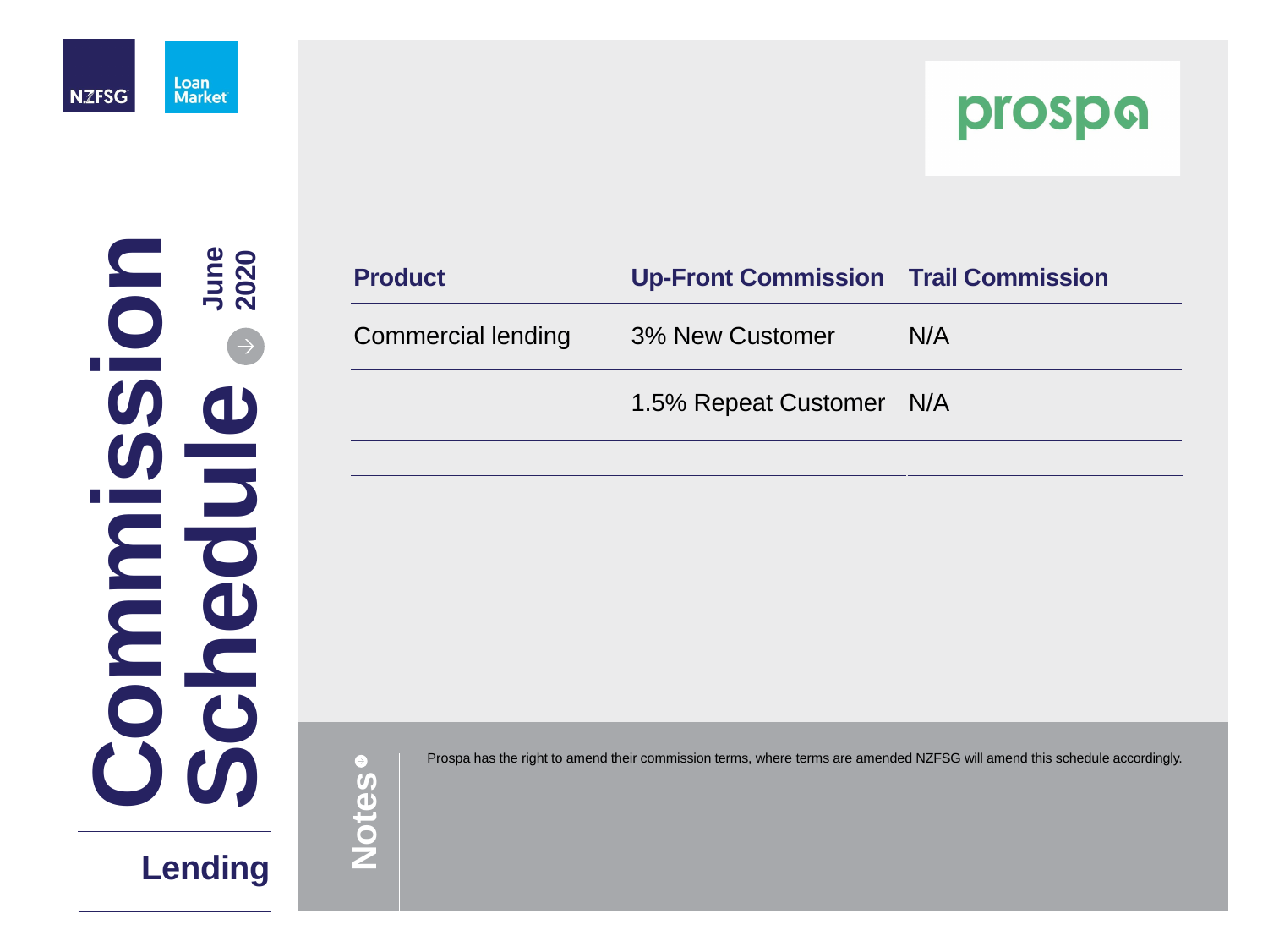

**Lending**

Resimac has the right to amend their commission terms, where terms are amended NZFSG will amend this schedule accordingly.



### **Commission Trail Commission**

 $0.15%$ 

### $0.15%$

| <b>Product</b>                                    | <b>Up-Front</b> |
|---------------------------------------------------|-----------------|
| <b>Residential Lending -</b><br>Prime             | $0.60\%$        |
| <b>Residential Lending -</b><br><b>Specialist</b> | $0.80\%$        |

**C ommi**i kacamatan ing Kabupatèn Ing **S**  $\overline{sp}$ **io nSchedueFebruary 2 0 1 8**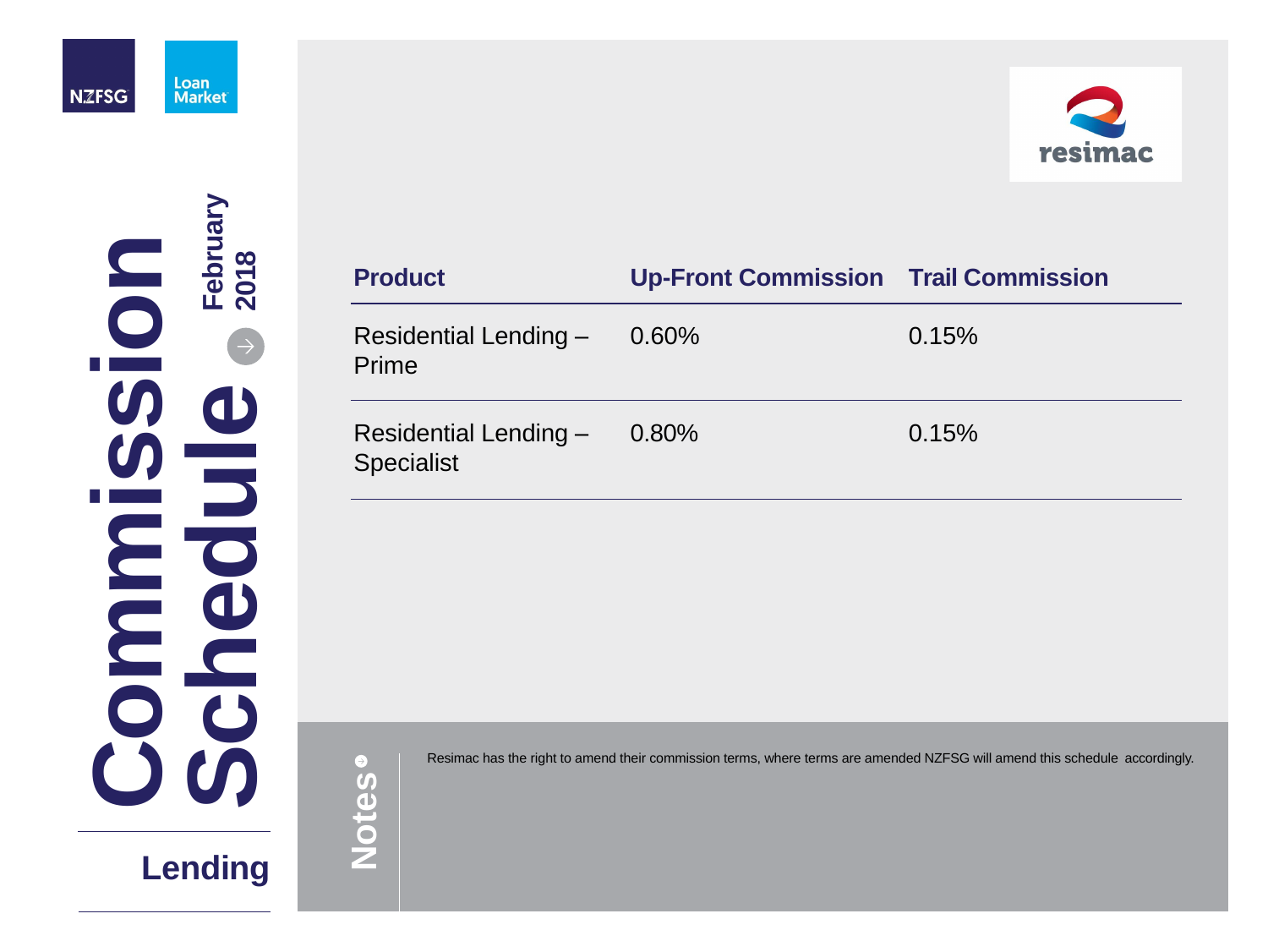

# **Lending**

Commissions will be capped to \$15,000.00 per home loan application (excluding the Advance product).

| <b>Product</b>                               | <b>Up-Front Commission Trail Commission</b>                                      |     |
|----------------------------------------------|----------------------------------------------------------------------------------|-----|
| <b>Residential Lending</b><br>( <b>85%</b> ) | 0.80%                                                                            | N/A |
| <b>Residential Lending</b><br>$( > 85\%)$    | 0.75%                                                                            | N/A |
| <b>Flexi</b>                                 | 0.80%<br>(75% of limit) excluding for the purpose of<br>residential construction | N/A |
| <b>Welcome Home Loans</b>                    | 0.80%                                                                            | N/A |
| <b>Refix</b>                                 | \$150.00                                                                         | N/A |
| Advance<br><i>(reverse mortgage)</i>         | 0.60%<br>(maximum of $$1500$ )                                                   | N/A |
| <b>Commercial Lending</b>                    | 50%<br>(of any documented application fee)                                       | N/A |

SBS has the right to amend their commission terms, where terms are amended NZFSG will amend this schedule accordingly.



|                           | November<br>2018                              |
|---------------------------|-----------------------------------------------|
|                           |                                               |
|                           | $\begin{pmatrix} 1 \\ 1 \end{pmatrix}$<br>CIS |
| $\bigcup$<br>$\mathbf{J}$ | $\mathbf C$<br>$\mathcal{C}$                  |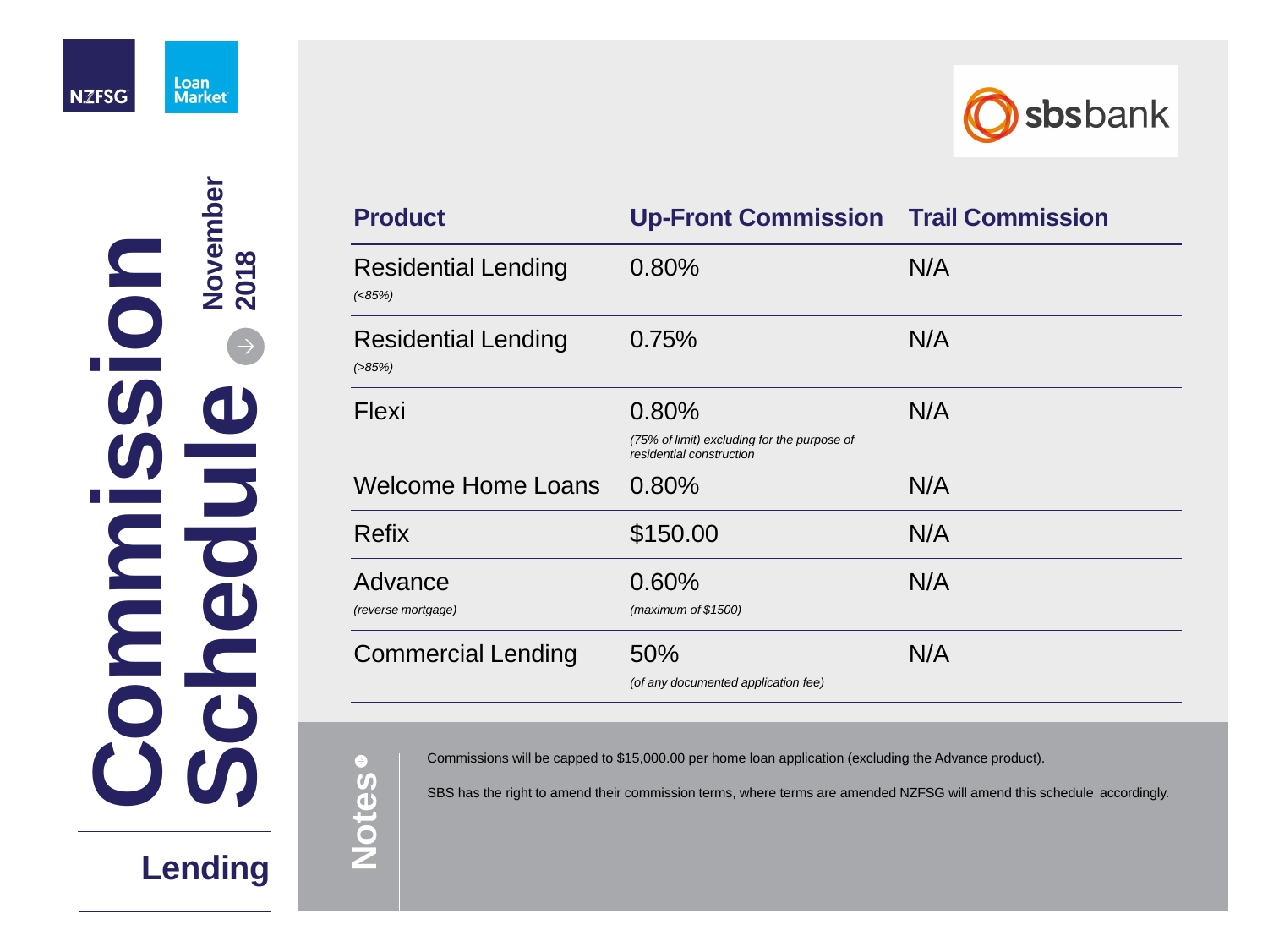Select has the right to amend their commission terms, where terms are amended NZFSG will amend this schedule accordingly. accordingly.







**Notes**

### Residential Lending **0.60%** 0.15%

**Product Up-Front Commission Trail Commission**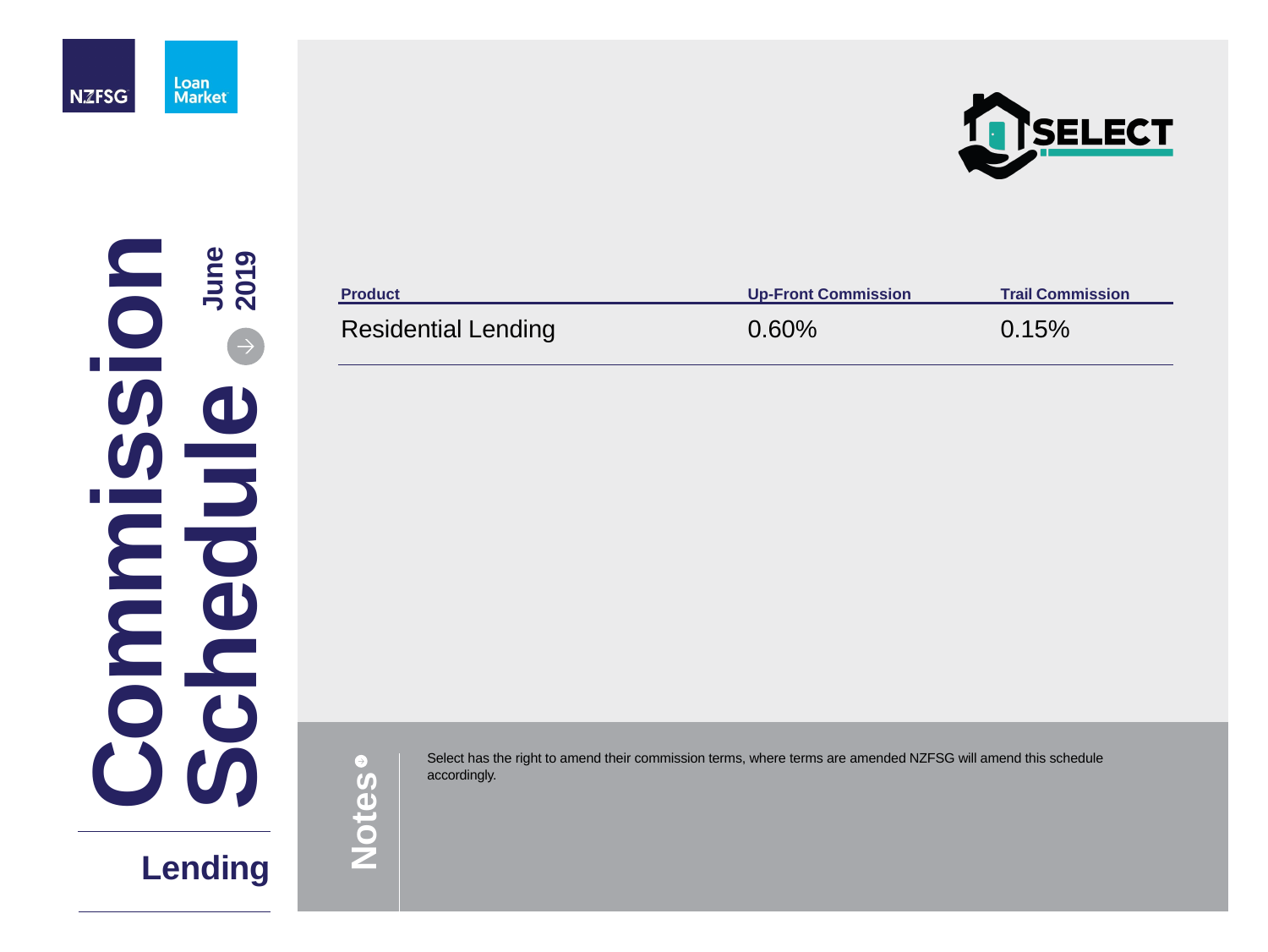

**Lending**

Sovereign has the right to amend their commission terms, where terms are amended NZFSG will amend this schedule accordingly.



### **Commission Trail Commission**

### 0.20%

### $N/A$

 $\bullet$ **Notes**

| <b>Product</b>                                                    | <b>Up-Front</b> |
|-------------------------------------------------------------------|-----------------|
| <b>Residential Lending</b><br><i>(including Revolving Credit)</i> | $0.60\%$        |
| <b>Residential Lending -</b><br><b>Specialist</b>                 | $0.85\%$        |

**C ommi**i kacamatan ing Kabupatèn Ing **ssio nScheduleFebruary 2018**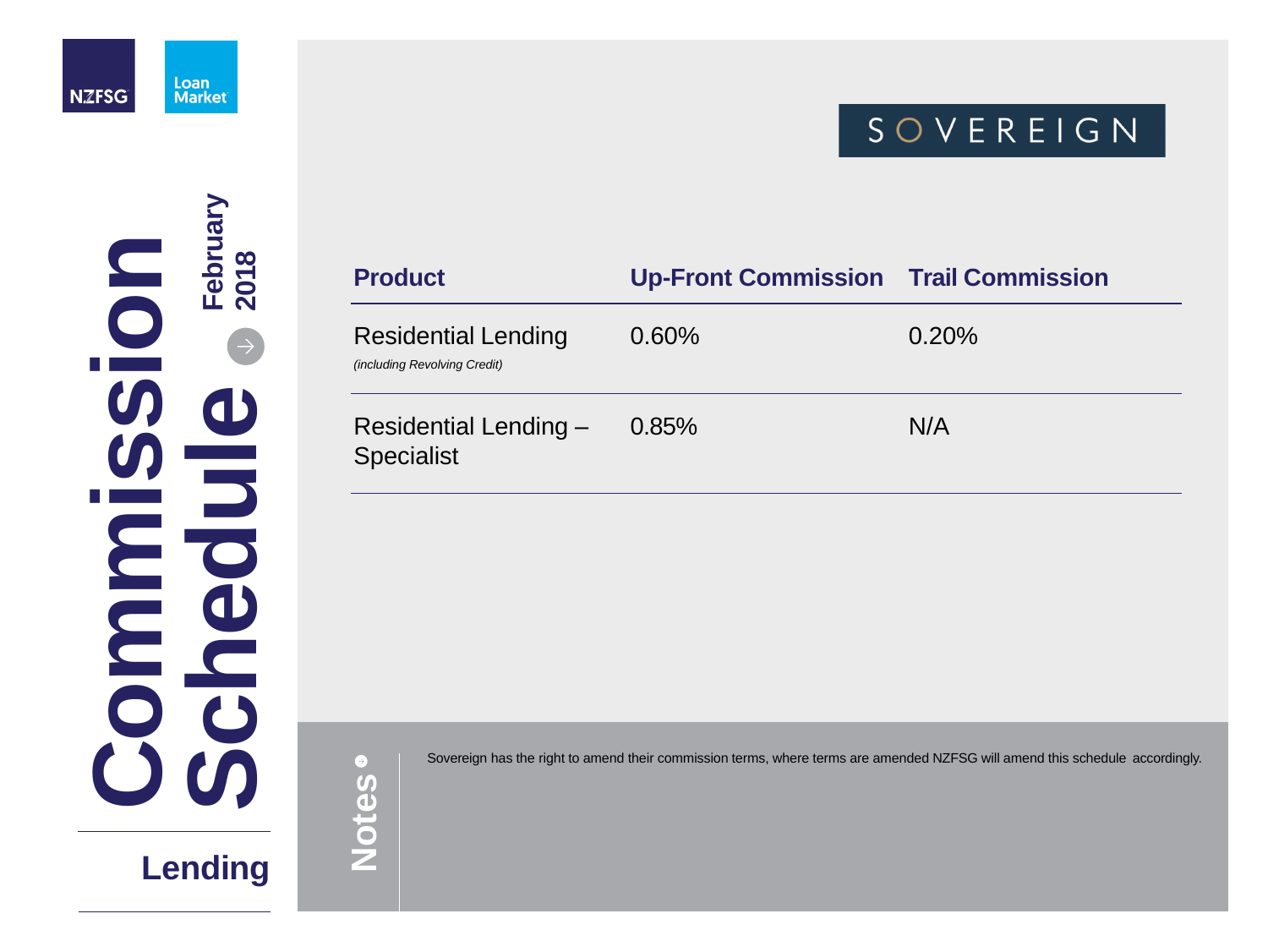

Loan **Market** 

# **Lending**

 $\left( \rightarrow \right)$ **Notes**



### Residential Lending

### **Revolving Credit**

### Welcome Home Loan

| <b>Product</b>                                                             | <b>Up-Front Commission</b>                   | <b>Trail Commission</b> |  |
|----------------------------------------------------------------------------|----------------------------------------------|-------------------------|--|
| <b>Residential Lending</b><br>(excluding Revolving Credit)                 | 0.60%                                        | 0.20%                   |  |
| <b>Revolving Credit</b>                                                    | 0.60%<br>(based on 100% of the credit limit) | 0.20%                   |  |
| <b>Welcome Home Loan</b>                                                   | 0.60%                                        | 0.20%                   |  |
| <b>Commercial Lending</b><br>(term lending secured by commercial security) | 0.50%                                        | N/A                     |  |

Westpac has the right to amend their commission terr where terms are amended NZFSG will amend this schedule accordingly.

### Commercial Lending

Based on the loan balance at the end of the proceeding calendar month.



*(term lending secured by commercial security) \*only payable where applicant's business turnover is \$2 million or less*

Trail commission starts after:

- New lending 12 months
- Existing lending 24 months

| ns, | Commission on business/commercial applications where business<br>turnover is greater than \$2 million will be considered on a case by case<br>basis.                   |
|-----|------------------------------------------------------------------------------------------------------------------------------------------------------------------------|
|     | These applications should be discussed up front with the Commercial<br>Manager or your Business BDM.                                                                   |
| ng  | *No commission will be paid on unsecured lending, business overdraft,<br>business revolving credit facilities or any property finance or agribusiness<br>applications. |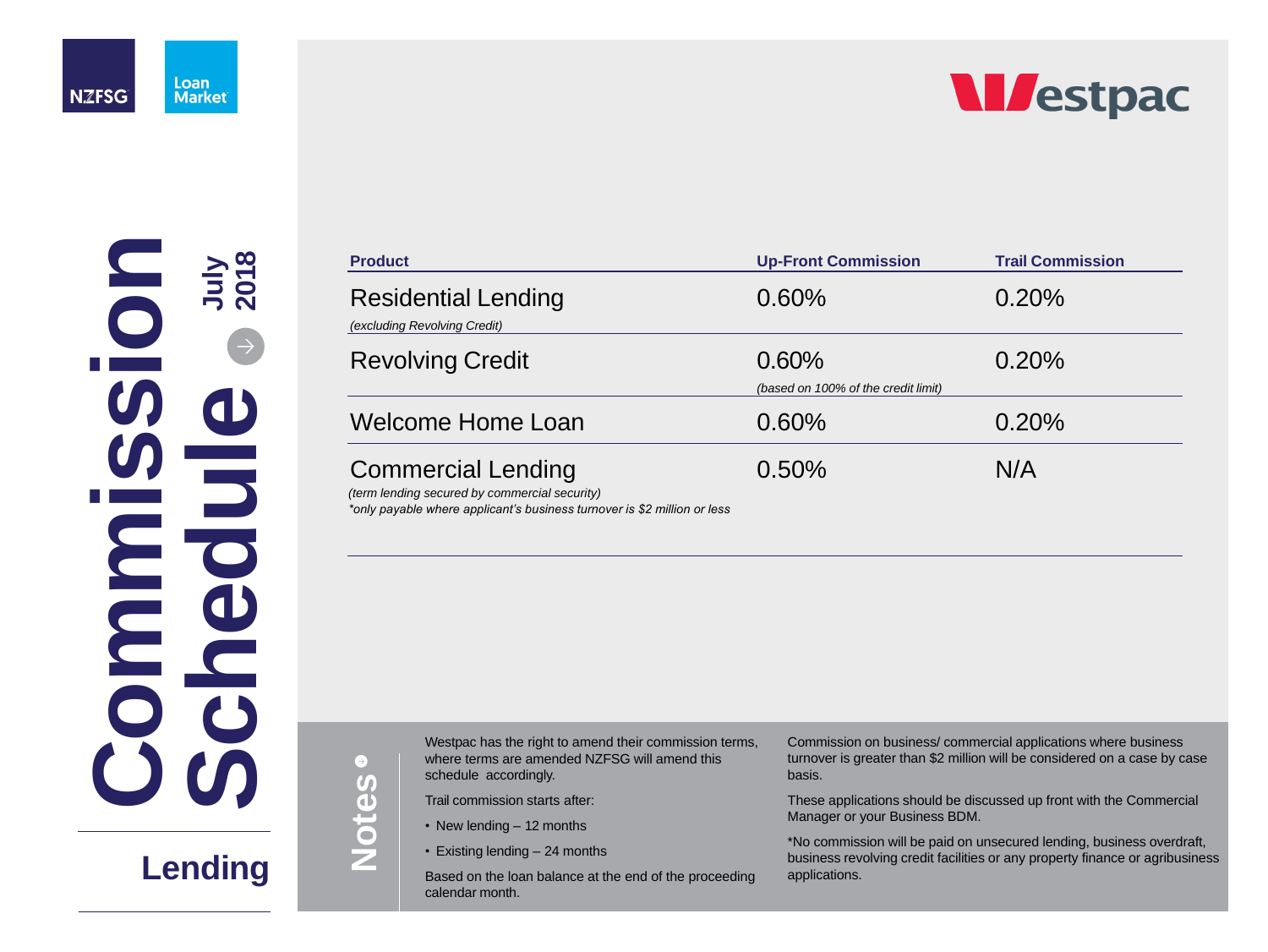

**Clawbacks**

Please be aware these are standard clawback rates and are subject to change without notice.

### **ANZ**

 $\bullet$ **Notes** **ASB**

| Months | $0-9$ | $10 - 18$ | 19-27 |
|--------|-------|-----------|-------|
| $CB\%$ | 100%  | 66.0%     | 33.0% |

**C**

**o**

**m**

**m**

**i**i kacamatan ing Kabupatèn Ing

**s**

**s**

**i**

**o**

**n**

**S**

**c**

**h**

**e**

**d**

**u**

**e**

 $\rightarrow$ 

### **AVANTI FINANCE (Specialist)**

| $13 - 18$   | 19-27 | Months 0-6 |      | $7 - 12$ |
|-------------|-------|------------|------|----------|
| 50.0% 25.0% |       | $CB\%$     | 100% | 50.0%    |

| Months  0-14  15-28<br>13-18 19-24 |  | <b>BNZ</b> |  |
|------------------------------------|--|------------|--|
|                                    |  |            |  |
| 100% 50.0%<br>50.0% 25.0%          |  | $CB\%$     |  |

| <b>Basecorp</b> |     | <b>Bluestone</b> |       |          |             |       |
|-----------------|-----|------------------|-------|----------|-------------|-------|
| <b>Months</b>   | N/A | <b>Months</b>    | $0-6$ | $7 - 12$ | $13 - 18$   | 19-24 |
| CB%             | N/A | CB%              | 100%  |          | 75.0% 50.0% | 25.0% |

### **AVANTI FINANCE (Near Prime)**

| <b>Months</b> | $0 - 12$ | $12 - 24$ |  |
|---------------|----------|-----------|--|
| $CB\%$        | 100%     | 50.0%     |  |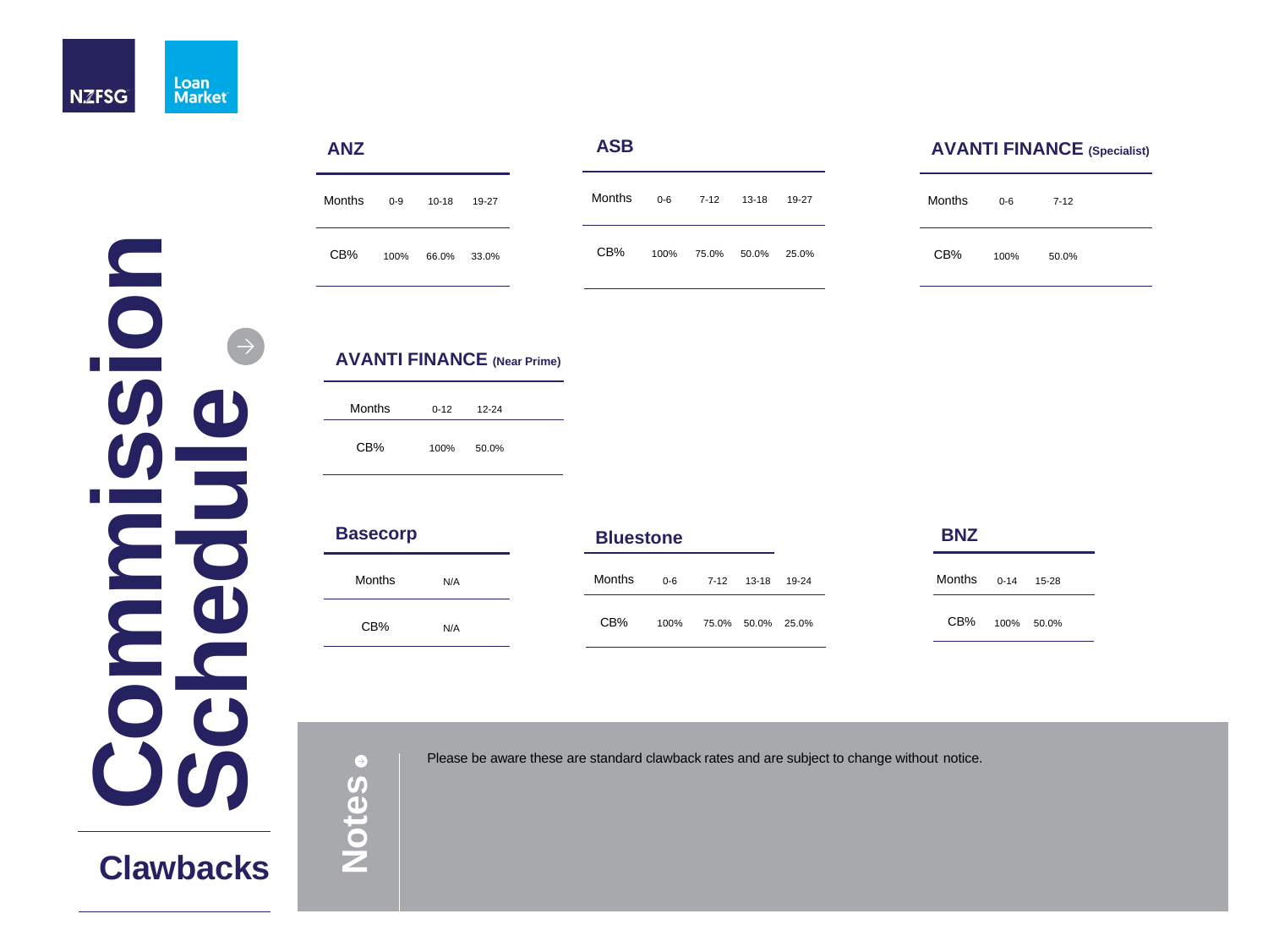

**Clawbacks**

Please be aware these are standard clawback rates and are subject to change without notice.

### **The Co-operative Bank**

|        | <b>Mortgage lending</b>                                                                                  |                         |                |  |  |       |  |     |  |            |  |  |            |    |    |    |    |    |    |    |    |    |    |       |  |
|--------|----------------------------------------------------------------------------------------------------------|-------------------------|----------------|--|--|-------|--|-----|--|------------|--|--|------------|----|----|----|----|----|----|----|----|----|----|-------|--|
| Months | $0 - 2$                                                                                                  | $\overline{\mathbf{3}}$ | $\overline{4}$ |  |  | 5 6 7 |  | 8 9 |  | 10  11  12 |  |  | 13  14  15 | 16 | 17 | 18 | 19 | 20 | 21 | 22 | 23 | 24 | 25 | 26 27 |  |
| $CB\%$ | 100% 97% 94% 91% 88% 85% 82% 79% 76% 73% 70% 67% 64% 61% 58% 55% 52% 49% 46% 43% 40% 37% 34% 31% 28% 25% |                         |                |  |  |       |  |     |  |            |  |  |            |    |    |    |    |    |    |    |    |    |    |       |  |

 $\bullet$ **Notes**

### **Non-mortgage lending**

| <b>Months</b> | $0 - 3$ | 4-6 | 7-12 | $13 - 18$ |
|---------------|---------|-----|------|-----------|
| $CB\%$        | 100%    | 75% | 50%  | 25%       |

**C**

**o**

**m**

**m**

**i**i kacamatan ing Kabupatèn Ing

**s**

**s**

**i**

**o**

**n**

**S**

**c**

**h**

**e**

**d**

**u**

**e**

### **DBR**

| <b>Months</b> | N/A |  |
|---------------|-----|--|
| CB%           | N/A |  |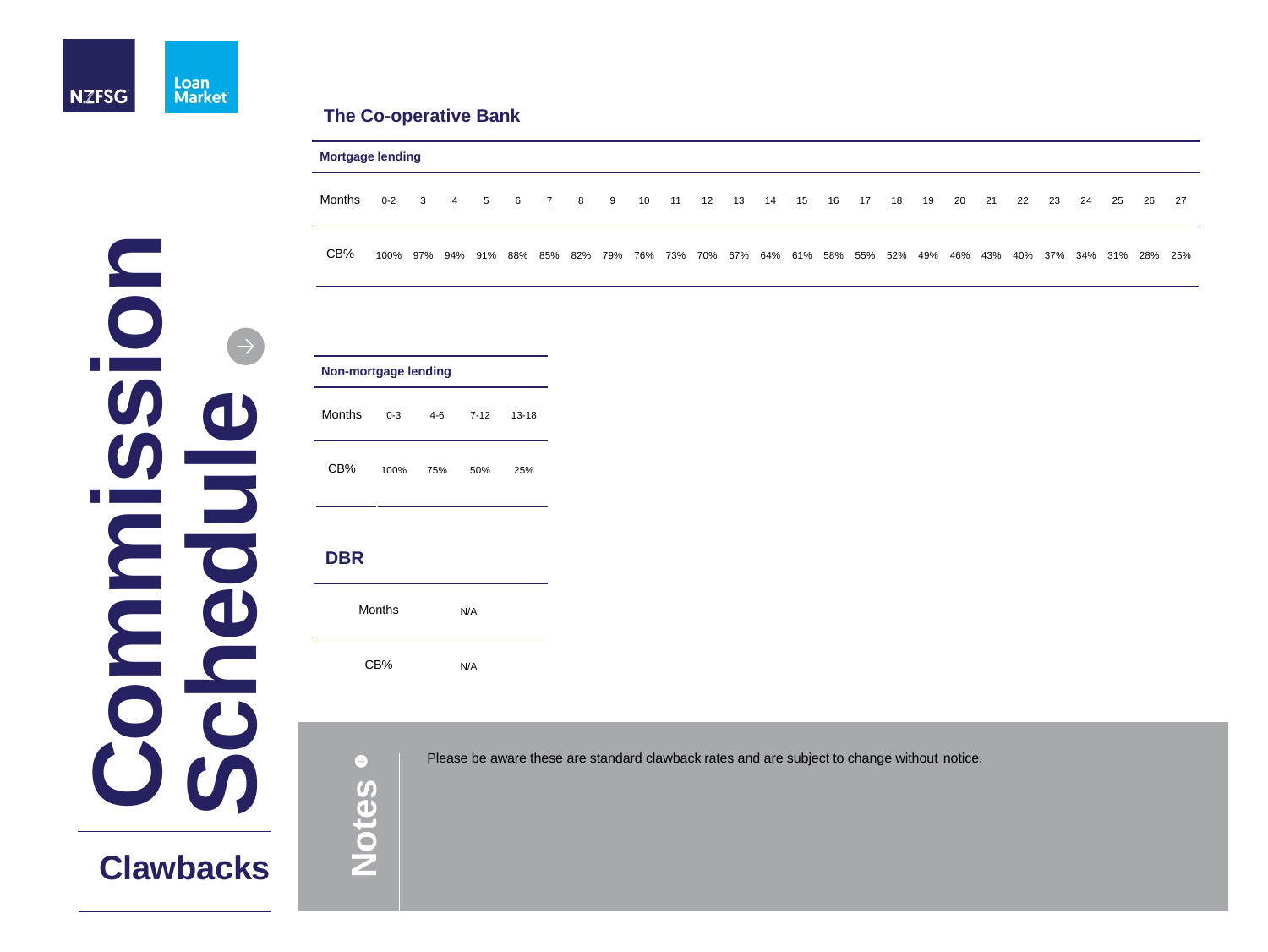## **Clawbacks**

Please be aware these are standard clawback rates and are subject to change without notice.

### **n o** $\rightarrow$ **isesui**i kacamatan ing Kabupatèn Ing **mdem ho cC S**

**RESIMAC**

**Residential lendi** Months

 $CB\%$ 

### **NZCU Baywide** Months 0-12 **Pepper** Months

**Notes**

| ing-prime |           |               | <b>Residential lending specialist</b> |           |  |  |  |
|-----------|-----------|---------------|---------------------------------------|-----------|--|--|--|
| $0 - 12$  | $13 - 27$ | <b>Months</b> | $0 - 12$                              | $13 - 18$ |  |  |  |
| 100%      | 50%       | CB%           | 100%                                  | 50%       |  |  |  |



### **Funding Partners**

### **Heartland Bank Liberty**

| Penner |  |
|--------|--|

**Prime Home lendi** 

 $CB\%$ 

| <b>Months</b> | N/A | <b>Months</b> | N/A | <b>Months</b> | $0 - 6$ | $7 - 12$ | $13 - 18$   | 19-24 |
|---------------|-----|---------------|-----|---------------|---------|----------|-------------|-------|
| CB%           | N/A | CB%           | N/A | CB%           | 100%    | 75.0%    | 50.0% 25.0% |       |

CB% 100%

# Months N/A

**Prospa**

CB% N/A

| ling     |           | <b>Non Conforming Home lending</b> |       |          |  |
|----------|-----------|------------------------------------|-------|----------|--|
| $0 - 12$ | $13 - 18$ | <b>Months</b>                      | $0-6$ | $7 - 12$ |  |
| 100%     | 50%       | CB%                                | 100%  | 50%      |  |